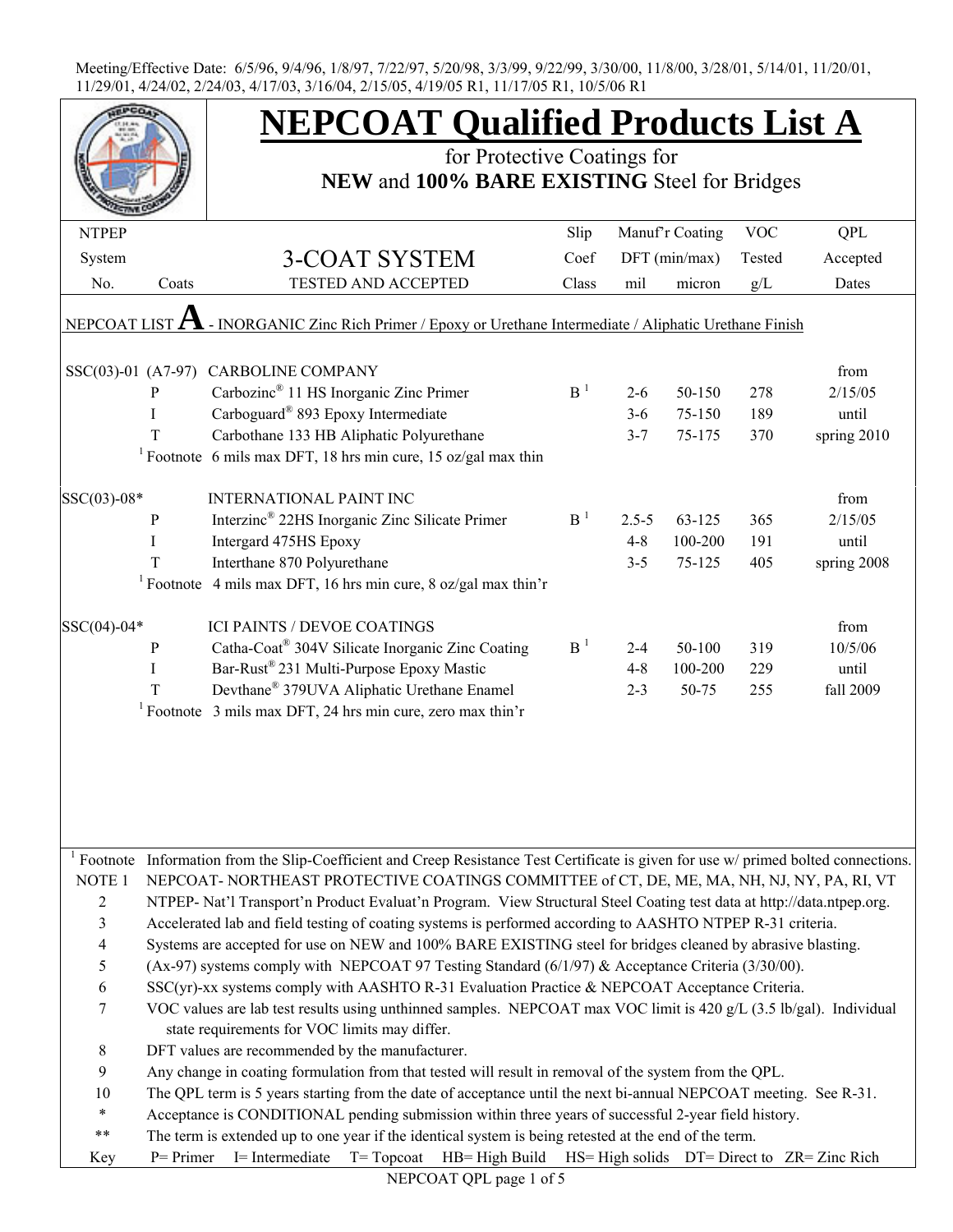|                          |              | <b>NEPCOAT Qualified Products List B</b>                                                                                   |                |          |                 |            |                    |  |  |
|--------------------------|--------------|----------------------------------------------------------------------------------------------------------------------------|----------------|----------|-----------------|------------|--------------------|--|--|
|                          |              | for Protective Coatings for                                                                                                |                |          |                 |            |                    |  |  |
|                          |              | NEW and 100% BARE EXISTING Steel for Bridges                                                                               |                |          |                 |            |                    |  |  |
| <b>NTPEP</b>             |              |                                                                                                                            | Slip           |          | Manuf'r Coating | <b>VOC</b> | <b>QPL</b>         |  |  |
| System                   |              | 3-COAT SYSTEM                                                                                                              | Coef           |          | DFT (min/max)   | Tested     | Accepted           |  |  |
| No.                      | Coats        | TESTED AND ACCEPTED                                                                                                        | Class          | mil      | micron          | g/L        | Dates              |  |  |
|                          |              |                                                                                                                            |                |          |                 |            |                    |  |  |
| NEPCOAT LIST             | В            | - ORGANIC Zinc Rich Primer / Epoxy or Urethane Intermediate / Aliphatic Urethane Finish                                    |                |          |                 |            |                    |  |  |
|                          |              |                                                                                                                            |                |          |                 |            |                    |  |  |
|                          |              | SSC(03)-02 (B7-97) CARBOLINE COMPANY                                                                                       |                |          |                 |            | from               |  |  |
|                          | ${\bf P}$    | Carbozinc <sup>®</sup> 859 Organic Zinc Rich Epoxy Primer                                                                  | B <sup>1</sup> | $3 - 10$ | 75-225          | 326        | 2/15/05            |  |  |
|                          | I            | Carboguard <sup>®</sup> 888 Epoxy Polyamide                                                                                |                | $3 - 10$ | 75-225          | 331        | until              |  |  |
|                          | T            | Carbothane 133 HB Aliphatic Polyurethane                                                                                   |                | $3 - 7$  | 75-175          | 370        | spring 2010        |  |  |
|                          |              | <sup>1</sup> Footnote 6 mils max DFT, 4 days min cure, $10\%$ vol max thin                                                 |                |          |                 |            |                    |  |  |
| SSC(03)-05*              |              | AMERON INTERNATIONAL                                                                                                       |                |          |                 |            | from               |  |  |
|                          | P            | Amercoat <sup>®</sup> 68HS Zinc Rich Epoxy Primer                                                                          | $A^1$          | $1 - 3$  | $25 - 75$       | 240        | 11/17/05           |  |  |
|                          | I            | Amercoat <sup>®</sup> 399 Fast Drying Epoxy                                                                                |                | $4 - 8$  | 100-200         | 182        | until mtg.         |  |  |
|                          | T            | Amercoat <sup>®</sup> 450H Gloss Aliphatic Polyurethane                                                                    |                | $2 - 3$  | 50-75           | 303        | fall 2008          |  |  |
|                          | $1$ Footnote | Slip coefficient does not meet Class B requirements                                                                        |                |          |                 |            |                    |  |  |
|                          |              |                                                                                                                            |                |          |                 |            |                    |  |  |
| $SSC(03)-11*$            |              | PPG INDUSTRIES                                                                                                             |                |          |                 |            | from               |  |  |
|                          | $\mathbf P$  | Aquapon <sup>®</sup> 97-670 Zinc Rich Primer ABC                                                                           | B <sup>1</sup> | $3-4$    | 76-102          | 383        | 2/15/05            |  |  |
|                          | I            | Pitt-Guard <sup>®</sup> 97-946 All Weather DT Rust Epoxy                                                                   |                | $4 - 7$  | 102-178         | 241        | until              |  |  |
|                          | T            | Pitthane® 95-8800 HB Urethane Enamel                                                                                       |                | $2 - 5$  | 51-127          | 267        | spring 2008        |  |  |
|                          |              | <sup>1</sup> Footnote 4 mils max DFT, 24 hrs min cure                                                                      |                |          |                 |            |                    |  |  |
| SSC(03)-12*              |              | <b>INTERNATIONAL PAINT INC</b>                                                                                             |                |          |                 |            | from               |  |  |
|                          | $\mathbf P$  | Interzinc <sup>®</sup> 52 Epoxy Zinc Rich                                                                                  | Ø              | $2 - 3$  | 50-75           | 364        | 2/15/05            |  |  |
|                          |              | Intergard 475HS Epoxy                                                                                                      | (not           | $4 - 8$  | 100-200         | 191        | until              |  |  |
|                          | $\mathbf T$  | Interfine® 979 Polysiloxane                                                                                                | tested)        | $3-6$    | 75-150          | 206        | spring 2008        |  |  |
|                          |              | Ø Footnote The test was not performed.                                                                                     |                |          |                 |            |                    |  |  |
| (continues)              |              | (List B continues)                                                                                                         |                |          |                 |            | (List B continues) |  |  |
| <sup>1</sup> Footnote    |              | Information from the Slip-Coefficient and Creep Resistance Test Certificate is given for use w/ primed bolted connections. |                |          |                 |            |                    |  |  |
| NOTE <sub>1</sub>        |              | NEPCOAT-NORTHEAST PROTECTIVE COATINGS COMMITTEE of CT, DE, ME, MA, NH, NJ, NY, PA, RI, VT                                  |                |          |                 |            |                    |  |  |
| $\overline{c}$           |              | NTPEP- Nat'l Transport'n Product Evaluat'n Program. View Structural Steel Coating test data at http://data.ntpep.org.      |                |          |                 |            |                    |  |  |
| 3                        |              | Accelerated lab and field testing of coating systems is performed according to AASHTO NTPEP R-31 criteria.                 |                |          |                 |            |                    |  |  |
| $\overline{\mathcal{A}}$ |              | Systems are accepted for use on NEW and 100% BARE EXISTING steel for bridges cleaned by abrasive blasting.                 |                |          |                 |            |                    |  |  |
| 5                        |              | (Ax-97) systems comply with NEPCOAT 97 Testing Standard (6/1/97) & Acceptance Criteria (3/30/00).                          |                |          |                 |            |                    |  |  |
| 6                        |              | SSC(yr)-xx systems comply with AASHTO R-31 Evaluation Practice & NEPCOAT Acceptance Criteria.                              |                |          |                 |            |                    |  |  |
| 7                        |              | VOC values are lab test results using unthinned samples. NEPCOAT max VOC limit is 420 g/L (3.5 lb/gal). Individual         |                |          |                 |            |                    |  |  |
|                          |              | state requirements for VOC limits may differ.                                                                              |                |          |                 |            |                    |  |  |
| 8                        |              | DFT values are recommended by the manufacturer.                                                                            |                |          |                 |            |                    |  |  |
| 9                        |              | Any change in coating formulation from that tested will result in removal of the system from the QPL.                      |                |          |                 |            |                    |  |  |
| 10                       |              | The QPL term is 5 years starting from the date of acceptance until the next bi-annual NEPCOAT meeting. See R-31.           |                |          |                 |            |                    |  |  |
| $\ast$                   |              | Acceptance is CONDITIONAL pending submission within three years of successful 2-year field history.                        |                |          |                 |            |                    |  |  |
| **                       |              | The term is extended up to one year if the identical system is being retested at the end of the term.                      |                |          |                 |            |                    |  |  |

NEPCOAT QPL page 2 of 5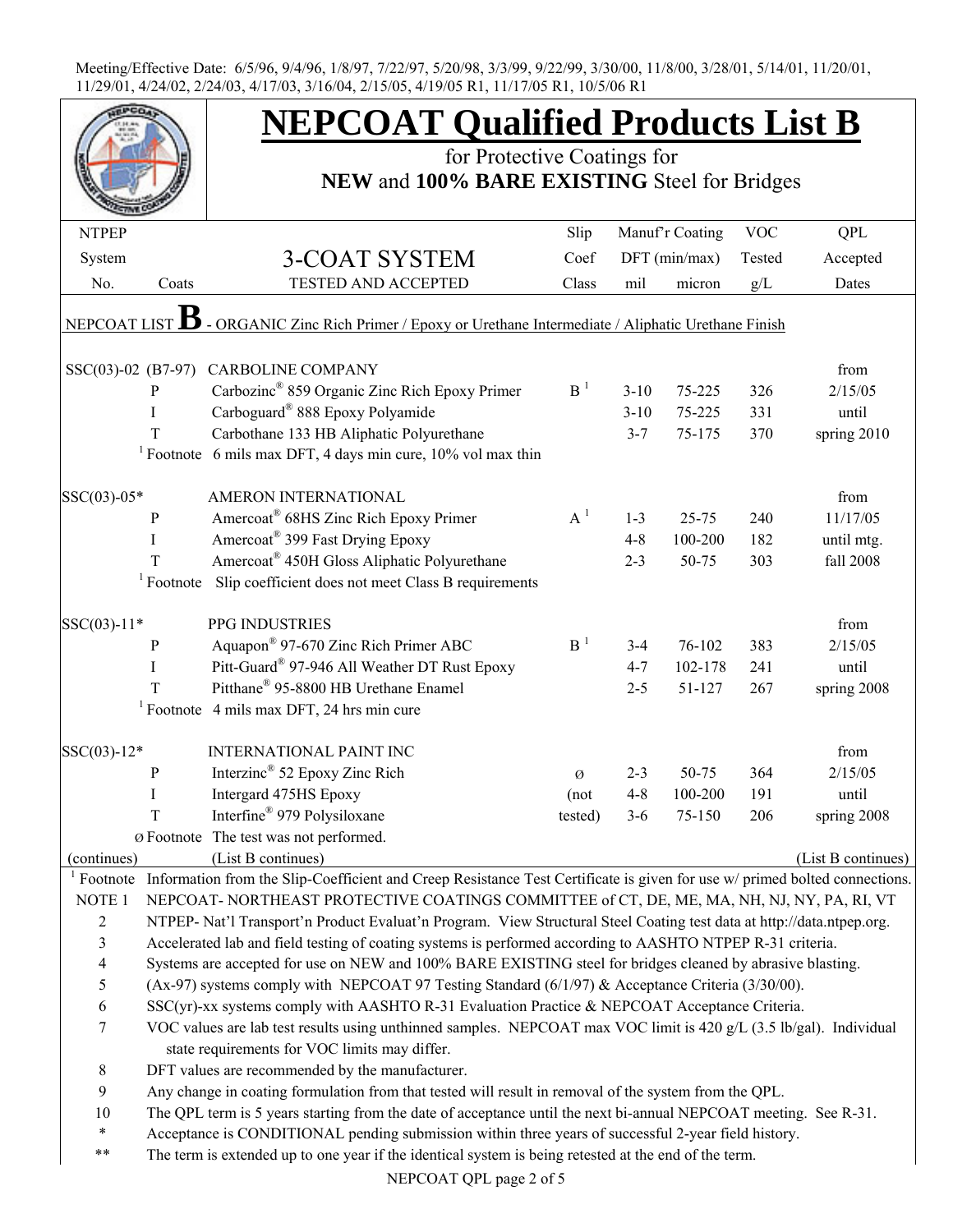| Key                     | $P = Primer$ | I= Intermediate T= Topcoat HB= High Build HS= High solids DT= Direct to ZR= Zinc Rich<br><b>NEPCOAT Qualified Products List B</b>                |                |          |                 |            |            |  |  |  |
|-------------------------|--------------|--------------------------------------------------------------------------------------------------------------------------------------------------|----------------|----------|-----------------|------------|------------|--|--|--|
|                         |              | for Protective Coatings for                                                                                                                      |                |          |                 |            |            |  |  |  |
|                         |              | NEW and 100% BARE EXISTING Steel for Bridges                                                                                                     |                |          |                 |            |            |  |  |  |
|                         |              |                                                                                                                                                  |                |          |                 |            |            |  |  |  |
| <b>NTPEP</b>            |              |                                                                                                                                                  | Slip           |          | Manuf'r Coating | <b>VOC</b> | <b>QPL</b> |  |  |  |
| System                  |              | <b>3-COAT SYSTEM</b>                                                                                                                             | Coef           |          | $DFT$ (min/max) | Tested     | Accepted   |  |  |  |
| No.                     | Coats        | TESTED AND ACCEPTED                                                                                                                              | Class          | mil      | micron          | g/L        | Dates      |  |  |  |
| NEPCOAT LIST            | В            | - ORGANIC Zinc Rich Primer / Epoxy or Urethane Intermediate / Aliphatic Urethane Finish                                                          |                |          |                 |            |            |  |  |  |
|                         |              |                                                                                                                                                  |                |          |                 |            |            |  |  |  |
| $SSC(04)-02*$           |              | <b>CARBOLINE COMPANY</b>                                                                                                                         |                |          |                 |            | from       |  |  |  |
|                         | $\, {\bf P}$ | Carbozinc <sup>®</sup> 859 Organic Zinc Rich Epoxy Primer                                                                                        | B <sup>1</sup> | $3 - 10$ | 75-250          | 327        | 11/17/05   |  |  |  |
|                         | $\bf{I}$     | Carboguard <sup>®</sup> 888 Epoxy Polyamide                                                                                                      |                | $3 - 8$  | 75-200          | 320        | until mtg. |  |  |  |
|                         | T            | Carbothane 133 LH Aliphatic Polyurethane                                                                                                         |                | $3 - 6$  | 75-150          | 311        | fall 2008  |  |  |  |
|                         |              | <sup>1</sup> Footnote 6 mils max DFT, 4 days min cure, $10\%$ vol max thin                                                                       |                |          |                 |            |            |  |  |  |
| SSC(04)-03*             |              | SHERWIN WILLIAMS COMPANY                                                                                                                         |                |          |                 |            | from       |  |  |  |
|                         | $\, {\bf p}$ | Zinc Clad® III HS Organic Zinc Rich Epoxy Primer                                                                                                 | B <sup>1</sup> | $3 - 5$  | 75-125          | 330        | 11/17/05   |  |  |  |
|                         | $\mathbf I$  | Macropoxy <sup>®</sup> 646 Fast Cure Epoxy                                                                                                       |                | $5 - 10$ | 125-250         | 191        | until mtg. |  |  |  |
|                         | T            | Acrolon™ 218 HS Acrylic Polyurethane                                                                                                             |                | $3 - 6$  | 75-150          | 280        | fall 2008  |  |  |  |
|                         |              | $1$ Footnote 5 mils max DFT, 7 days min cure, zero thinner                                                                                       |                |          |                 |            |            |  |  |  |
| SSC(05)-02*             |              | <b>MAB PAINTS</b>                                                                                                                                |                |          |                 |            | from       |  |  |  |
|                         | P            | Ply-Tile Epoxy Organic Zinc Rich Primer                                                                                                          |                | $3 - 5$  | 75-125          | 404        | 10/5/06    |  |  |  |
|                         | I            | Ply-Mastic 650 HB Epoxy Coating                                                                                                                  |                | $4-6$    | 100-150         | 270        | until      |  |  |  |
|                         | $\rm T$      | Ply-Thane 890 HS Aliphatic Acrylic Urethane                                                                                                      |                | $2 - 4$  | 50-100          | 256        | fall 2009  |  |  |  |
|                         | $1$ Footnote | Slip coefficient is under retest                                                                                                                 |                |          |                 |            |            |  |  |  |
|                         |              |                                                                                                                                                  |                |          |                 |            |            |  |  |  |
|                         |              |                                                                                                                                                  |                |          |                 |            |            |  |  |  |
|                         |              | <sup>1</sup> Footnote Information from the Slip-Coefficient and Creep Resistance Test Certificate is given for use w/ primed bolted connections. |                |          |                 |            |            |  |  |  |
| NOTE <sub>1</sub>       |              | NEPCOAT-NORTHEAST PROTECTIVE COATINGS COMMITTEE of CT, DE, ME, MA, NH, NJ, NY, PA, RI, VT                                                        |                |          |                 |            |            |  |  |  |
| 2                       |              | NTPEP- Nat'l Transport'n Product Evaluat'n Program. View Structural Steel Coating test data at http://data.ntpep.org.                            |                |          |                 |            |            |  |  |  |
| $\overline{\mathbf{3}}$ |              | Accelerated lab and field testing of coating systems is performed according to AASHTO NTPEP R-31 criteria.                                       |                |          |                 |            |            |  |  |  |
| 4                       |              | Systems are accepted for use on NEW and 100% BARE EXISTING steel for bridges cleaned by abrasive blasting.                                       |                |          |                 |            |            |  |  |  |
| 5                       |              | (Ax-97) systems comply with NEPCOAT 97 Testing Standard (6/1/97) & Acceptance Criteria (3/30/00).                                                |                |          |                 |            |            |  |  |  |
| 6                       |              | SSC(yr)-xx systems comply with AASHTO R-31 Evaluation Practice & NEPCOAT Acceptance Criteria.                                                    |                |          |                 |            |            |  |  |  |
| 7                       |              | VOC values are lab test results using unthinned samples. NEPCOAT max VOC limit is 420 g/L (3.5 lb/gal). Individual                               |                |          |                 |            |            |  |  |  |
|                         |              | state requirements for VOC limits may differ.                                                                                                    |                |          |                 |            |            |  |  |  |
| 8                       |              | DFT values are recommended by the manufacturer.                                                                                                  |                |          |                 |            |            |  |  |  |
| 9                       |              | Any change in coating formulation from that tested will result in removal of the system from the QPL.                                            |                |          |                 |            |            |  |  |  |
| 10                      |              | The QPL term is 5 years starting from the date of acceptance until the next bi-annual NEPCOAT meeting. See R-31.                                 |                |          |                 |            |            |  |  |  |
| $\ast$                  |              | Acceptance is CONDITIONAL pending submission within three years of successful 2-year field history.                                              |                |          |                 |            |            |  |  |  |
| **                      |              | The term is extended up to one year if the identical system is being retested at the end of the term.                                            |                |          |                 |            |            |  |  |  |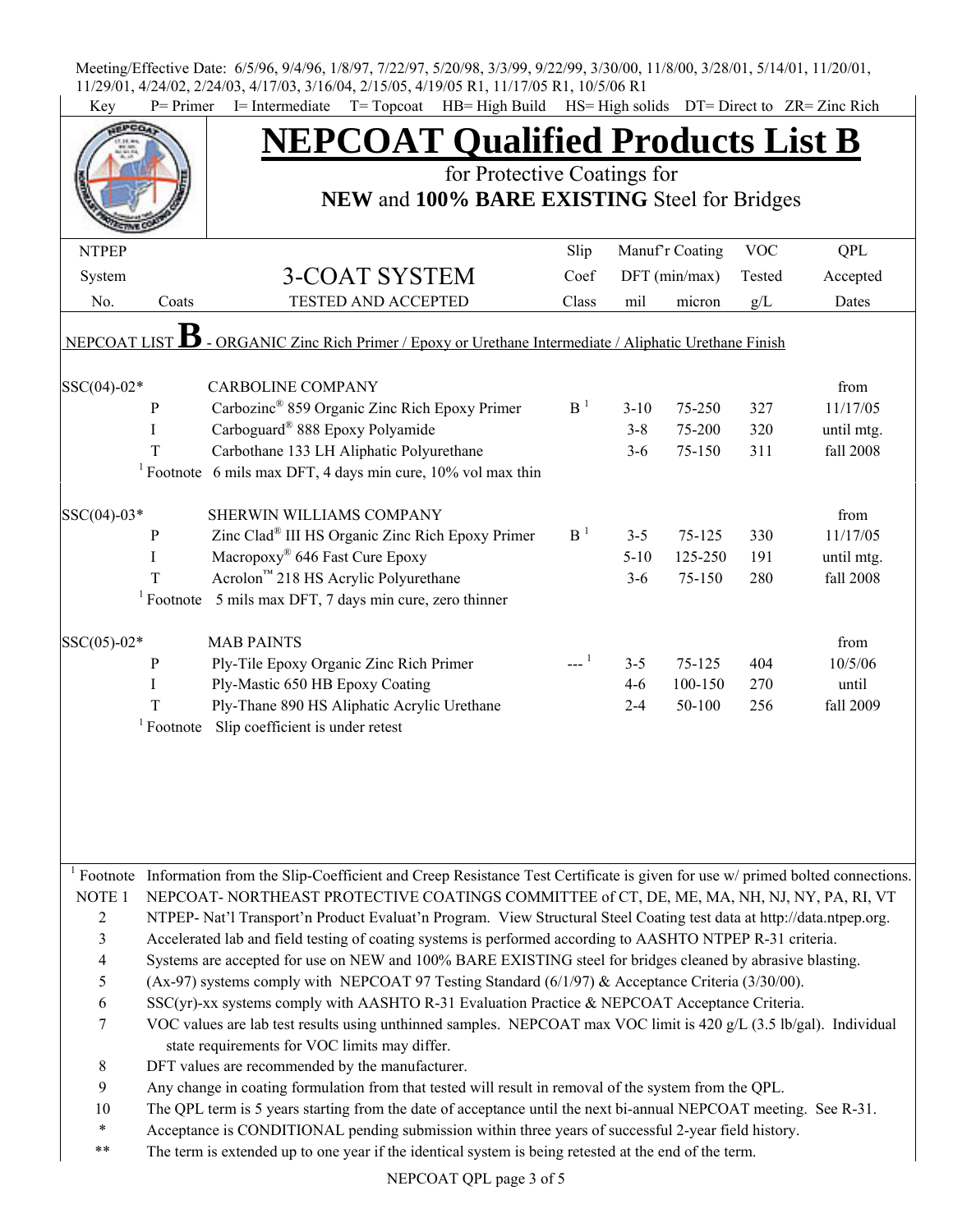Meeting/Effective Date: 6/5/96, 9/4/96, 1/8/97, 7/22/97, 5/20/98, 3/3/99, 9/22/99, 3/30/00, 11/8/00, 3/28/01, 5/14/01, 11/20/01, 11/29/01, 4/24/02, 2/24/03, 4/17/03, 3/16/04, 2/15/05, 4/19/05 R1, 11/17/05 R1, 10/5/06 R1 Key P= Primer I= Intermediate T= Topcoat HB= High Build HS= High solids DT= Direct to ZR= Zinc Rich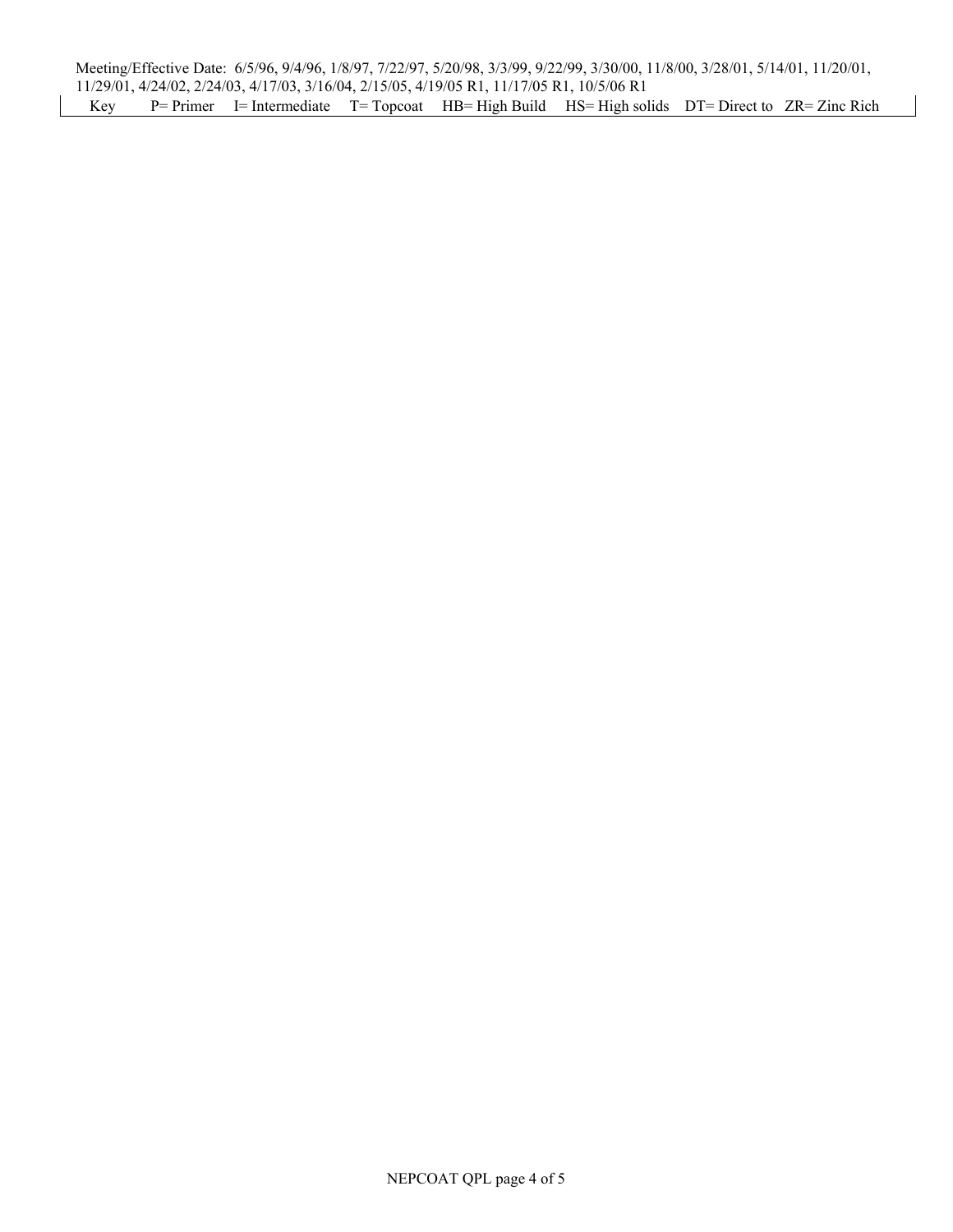|                               |       | <b>NEPCOAT Qualified Products List C</b>                                                                                                                                                                           |                |           |                 |                |             |
|-------------------------------|-------|--------------------------------------------------------------------------------------------------------------------------------------------------------------------------------------------------------------------|----------------|-----------|-----------------|----------------|-------------|
|                               |       | for Protective Coatings for<br>NEW and 100% BARE EXISTING Steel for Bridges                                                                                                                                        |                |           |                 |                |             |
|                               |       |                                                                                                                                                                                                                    |                |           |                 |                |             |
| <b>NTPEP</b>                  |       |                                                                                                                                                                                                                    | Slip           |           | Manuf'r Coating | <b>VOC</b>     | <b>QPL</b>  |
| System                        |       | 2-COAT SYSTEM 10                                                                                                                                                                                                   | Coef           |           | $DFT$ (min/max) | Tested         | Accepted    |
| No.                           | Coats | TESTED AND ACCEPTED                                                                                                                                                                                                | Class          | mil       | micron          | g/L            | Dates       |
|                               |       |                                                                                                                                                                                                                    |                |           |                 |                |             |
| NEPCOAT LIST                  |       | ORGANIC Zinc Rich Primer / ----- / Topcoat                                                                                                                                                                         |                |           |                 |                |             |
| SSC(02)-04*                   |       | SHERWIN WILLIAMS COMPANY                                                                                                                                                                                           |                |           |                 |                | from        |
|                               | P     | Corothane® I Galvapac One Pack Zinc Primer                                                                                                                                                                         | B <sup>1</sup> | $3.5 - 4$ | 90-100          | 298            | 4/19/05     |
|                               | I     |                                                                                                                                                                                                                    |                | ---       |                 | $\overline{a}$ | until       |
|                               | T     | Fast Clad® Urethane                                                                                                                                                                                                |                | $6-9$     | 150-225         | 263            | spring 2008 |
|                               |       | <sup>1</sup> Footnote 4 mils max DFT, 24 hrs min cure                                                                                                                                                              |                |           |                 |                |             |
|                               |       |                                                                                                                                                                                                                    |                |           |                 |                |             |
|                               |       |                                                                                                                                                                                                                    |                |           |                 |                |             |
|                               |       |                                                                                                                                                                                                                    |                |           |                 |                |             |
|                               |       |                                                                                                                                                                                                                    |                |           |                 |                |             |
|                               |       |                                                                                                                                                                                                                    |                |           |                 |                |             |
|                               |       |                                                                                                                                                                                                                    |                |           |                 |                |             |
|                               |       |                                                                                                                                                                                                                    |                |           |                 |                |             |
|                               |       |                                                                                                                                                                                                                    |                |           |                 |                |             |
|                               |       |                                                                                                                                                                                                                    |                |           |                 |                |             |
|                               |       |                                                                                                                                                                                                                    |                |           |                 |                |             |
|                               |       |                                                                                                                                                                                                                    |                |           |                 |                |             |
|                               |       |                                                                                                                                                                                                                    |                |           |                 |                |             |
|                               |       |                                                                                                                                                                                                                    |                |           |                 |                |             |
|                               |       |                                                                                                                                                                                                                    |                |           |                 |                |             |
|                               |       |                                                                                                                                                                                                                    |                |           |                 |                |             |
|                               |       |                                                                                                                                                                                                                    |                |           |                 |                |             |
| Footnote<br>NOTE <sub>1</sub> |       | Information from the Slip-Coefficient and Creep Resistance Test Certificate is given for use w/ primed bolted connections.                                                                                         |                |           |                 |                |             |
| $\overline{2}$                |       | NEPCOAT-NORTHEAST PROTECTIVE COATINGS COMMITTEE of CT, DE, ME, MA, NH, NJ, NY, PA, RI, VT<br>NTPEP- Nat'l Transport'n Product Evaluat'n Program. View Structural Steel Coating test data at http://data.ntpep.org. |                |           |                 |                |             |
| 3                             |       | Accelerated lab and field testing of coating systems is performed according to AASHTO NTPEP R-31 criteria.                                                                                                         |                |           |                 |                |             |
| 4                             |       | Systems are accepted for use on NEW and 100% BARE EXISTING steel for bridges cleaned by abrasive blasting.                                                                                                         |                |           |                 |                |             |
| 5                             |       | (Ax-97) systems comply with NEPCOAT 97 Testing Standard $(6/1/97)$ & Acceptance Criteria (3/30/00).                                                                                                                |                |           |                 |                |             |
| 6                             |       | SSC(yr)-xx systems comply with AASHTO R-31 Evaluation Practice & NEPCOAT Acceptance Criteria.                                                                                                                      |                |           |                 |                |             |
| 7                             |       | VOC values are lab test results using unthinned samples. NEPCOAT max VOC limit is 420 g/L (3.5 lb/gal). Individual                                                                                                 |                |           |                 |                |             |
|                               |       | state requirements for VOC limits may differ.                                                                                                                                                                      |                |           |                 |                |             |
| $8\,$                         |       | DFT values are recommended by the manufacturer.                                                                                                                                                                    |                |           |                 |                |             |
| 9                             |       | Any change in coating formulation from that tested will result in removal of the system from the QPL.                                                                                                              |                |           |                 |                |             |
| 10                            |       | The QPL term is 5 years starting from the date of acceptance until the next bi-annual NEPCOAT meeting. See R-31.                                                                                                   |                |           |                 |                |             |
| $\ast$                        |       | Acceptance is CONDITIONAL pending submission within three years of successful 2-year field history.                                                                                                                |                |           |                 |                |             |
| $***$                         |       | The term is extended up to one year if the identical system is being retested at the end of the term.                                                                                                              |                |           |                 |                |             |
| Key                           |       | P= Primer I= Intermediate T= Topcoat HB= High Build HS= High solids DT= Direct to ZR= Zinc Rich                                                                                                                    |                |           |                 |                |             |